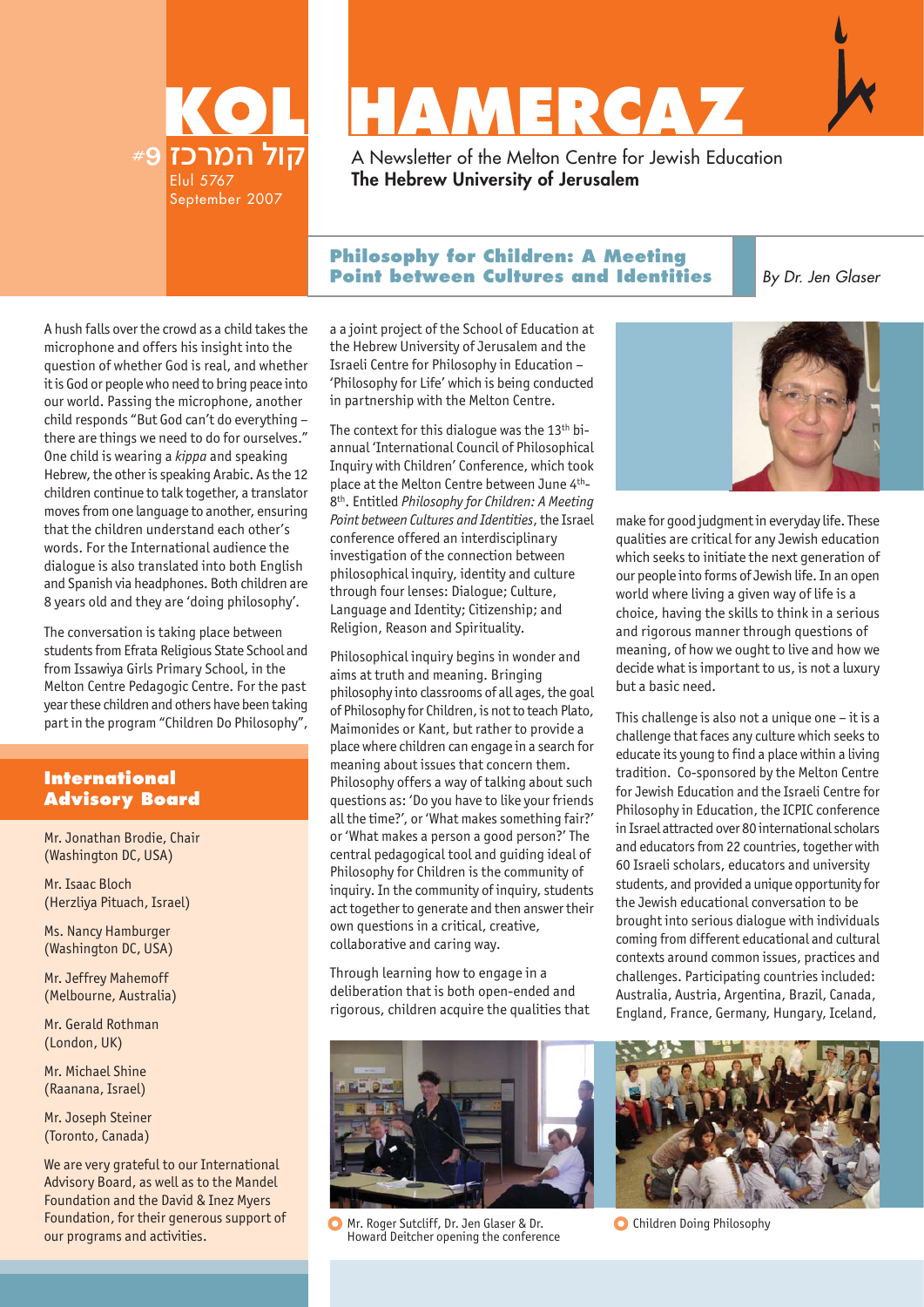

Closing the Philosophy

## **International Advisory Board**

The Melton Centre's International Advisory Board met in Jerusalem in June for 2 days of discussions on current and planned programs and activities. The Board was joined by Mr. Aryeh Rubin from Florida, USA, founder and director of Targum Shlishi – Third Interpretation: a private philanthropic foundation dedicated to providing a range of creative solutions to problems facing Jewry today, who participated in the meetings as an observer.

In addition to meetings with key Melton faculty, the Board met with Profs. Shira Wolosky & Reuvan Hazan and with Prof. Israel Bartal, the Hebrew University's Dean of Humanities, as well as with Ms. Hagit Guiora, an organizational consultant who has been working with the Centre, and with a number of participants in the Senior Educators Program.

Mr. Jonathan Brodie has taken over from Mr. Jeffrey Mahemoff as Chair of the International Advisory Board. We are very grateful to Mr. Mahemoff for his dedicated and sage leadership over the past years



Back row: Dr. Howard Deitcher, Mr. Jonathan Brodie, Dr. Zeev Mankowitz, Mr. Jeffrey Mahemoff, Mr. Isaac Bloch, Mr. Michael Shine, Mr. Joseph Steiner. Front row: Ms. Vivienne Burstein, Ms. Nancy Hamburger, Ms. Carmela Hariri, Mr. Aryeh Rubin

Israel, Italy, Japan, Latvia, Mexico, Netherlands, Norway, Scotland, South Korea, Spain, Russia, USA, and Wales.

The conference was opened by Dr. Howard Deitcher, Director of the Melton Centre, Dr. Jen Glaser, co-director of the Israeli Center for Philosophy in Education and Roger Sutcliff, President of ICPIC. Professor Joel Westheimer, holder of the University Chair in Democracy Education at Ottawa University, Canada, was the keynote speaker. Addressing the question of citizenship – and the kind of citizen we should be actively cultivating through education – his speech had implications for the kind of active participation we might cultivate both in the civic sphere and as 'citizens' of the Jewish people.

During the conference we were privileged to hear from a number of outstanding academics and practitioners, including Jane Roland Martin, Professor Emerita of Philosophy at the University of Massachusetts in Boston who

joined us via video conference, and Ann Margaret Sharp, Professor of Education at Montclair State University and one of the founders of the Philosophy for Children movement. Topics of presentations in the 41 session conference spanned theoretical issues and research in philosophy for children; analysis and reflection on practice; and examination of issues in teacher education. In addition, participants spent a morning visiting schools engaged in the Philosophical Inquiry with Children project, and met in discussion groups to consult about work in progress.

Immediately following the conference, a twoday Post-Conference Seminar explored what the methodology and practice of philosophical inquiry with children offers Jewish education. This seminar brought together educators and academics from Israel and around the world to explore the connections between Philosophy for Children, Religious Studies, and Jewish Education.

# **Visitors & Departmental Seminars**



**Prof. Kieran Egan** and his associate **Dr. Sean Blenkinsop**, both from Simon Fraser University in Vancouver, Canada, addressed Melton's Departmental Seminar on *Imaginative Education*. Prof. Egan & Dr. Blenkinsop are Co-Directors of the 'Imaginative Education Research Group' at Simon Fraser University.

**Prof. Ellen Goldring**, Professor of Education Policy and Leadership in the Department of Leadership, Policy and Organizations of Vanderbilt University, Nashville, Tennessee, was a visitor of the Centre at the end of May. Prof. Goldring addressed Melton's Departmental Seminar on *Research in Jewish Education: Less may be more*, participated in our Doctoral Seminar on *Paradigms of Research in Education: The case for mixed methodologies and collaboration*, and spoke to the School of Education's Departmental Seminar on *The Measurement, Assessment, and Study of Educational Leaders in the Era of Scientific Research*. She also met individually with Melton faculty and doctoral students.

**Prof. David Schnall**, Herbert Schiff Professor of Management and Business Administration at Yeshiva University's Wurzweiler School of Social Work and Dean of the Azrieli School of Jewish Education, addressed Melton's Departmental Seminar on *The Right to an Education in American Law and Jewish Tradition*.

**Dr. Caren Schnur Neile**, a Senior Fulbright Specialist, Artist-in-Residence and founding Director of the South Florida Storytelling Project at Florida Atlantic University, spent 2 weeks at the Centre in May as a visiting scholar. Dr. Neile is the founding managing editor of *Storytelling, Self, Society: An Interdisciplinary Journal of Storytelling Studies*. Dr. Neile met with Melton faculty, held workshops with students in Melton's Lindenbaum and Senior Educators Programs, and spoke at Melton's Departmental Seminar on *Why Storytelling?*

**Dr. Alick Isaacs**, Melton Centre faculty member, opened the 2006/07 Departmental Seminar series with a discussion of *From Zionist Education to Teaching Israel; Changing Paradigms in the Approach to Israel in Jewish Education in the Diaspora*. Dr. Isaacs and Dr. Alex Pomson are running Melton's 'Israel Engagement' project in all Jewish day schools in Australia.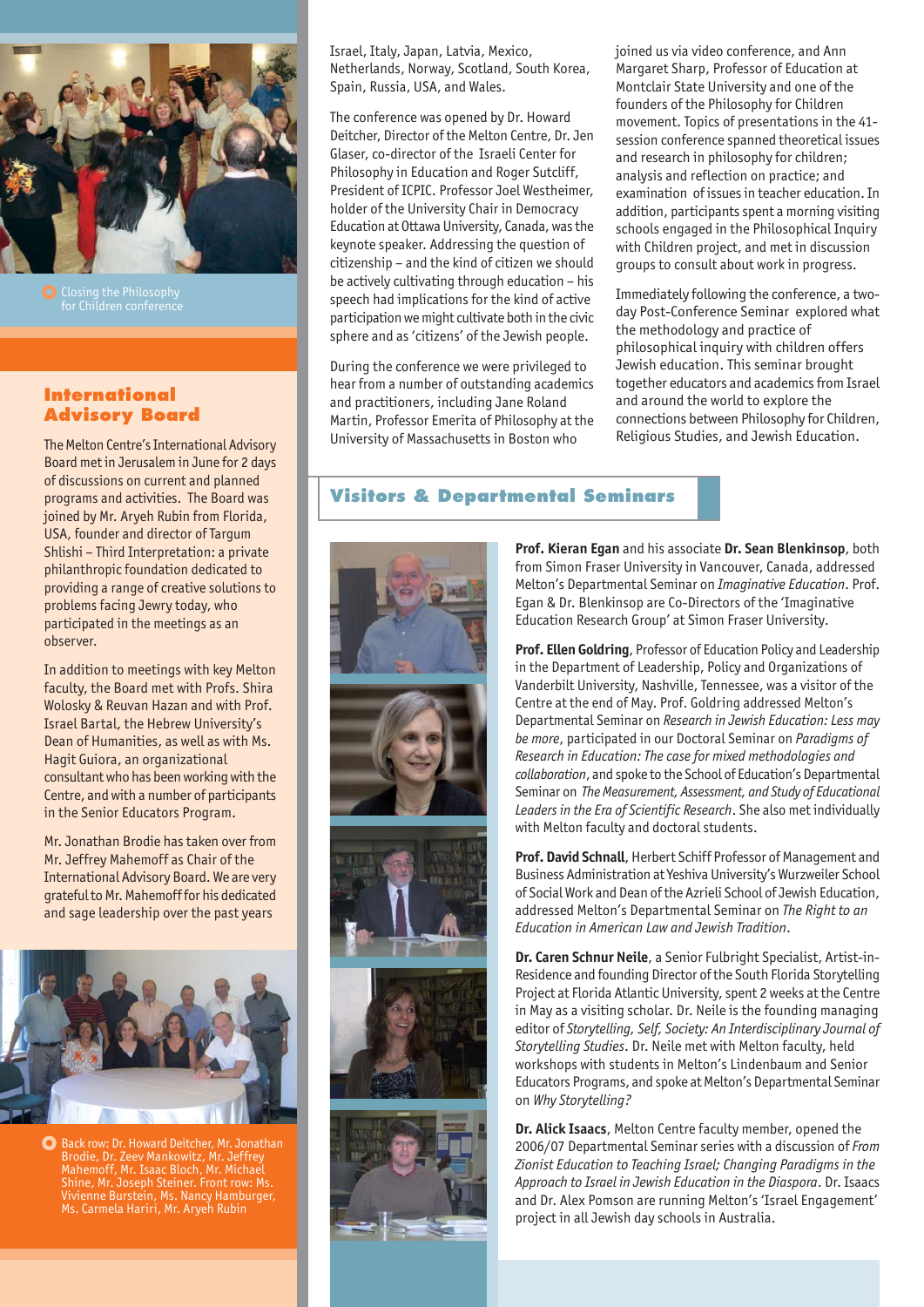## **Faculty News**

Three senior Melton faculty members are retiring from the Hebrew University this year. We salute them at the dawn of this new phase of their careers, and thank them most sincerely for the tremendous contribution they have each made to the Melton Centre.



**Dr. Zeev Mankowitz** has been a faculty member of the Hebrew University since 1978 and of the Melton Centre since 1982, serving as Director of the Centre from 1993- 1999. He taught for many years at the

Rothberg International School and served as the Director of its Division of Graduate Studies. Zeev's research interests and publications have focused on the Holocaust & immediate post-Holocaust period in Europe, social memory, openness and commitment, the relationship between identity and community in contemporary Jewry, and the challenges of teaching Jewish civilization. He has taught courses and led seminars on, inter alia, Pluralistic Approaches to Jewish Education; From the Holocaust to the Establishment of the State of Israel – Educational Issues; and Educational Approaches to Identity and Memory in Contemporary Jewry.

**Prof. Immanuel Etkes**, the Bella & Israel Unterberg Professor of Jewish Social and Educational History, has been a faculty member of the Hebrew University since 1967, both in the School of Education/Melton and in the Department of the History of the Jewish People. His research and publications have focused on



ideology, society and education in modern Eastern European Jewry, Hassidism, the Musar movement, and the Eastern European yeshivot. He has taught courses and led seminars in the School of Education and the

Mandel Institute of Jewish Studies on, inter alia, Tradition and Modernity in Jewish History in the Modern Era; Education and Religion: Autonomy and Authority; and Torah Studies, Mysticism and 'Tikun Hamidot': A Comparative Discussion of Hassidism in Lithuanian Yeshivot and the Musar Movement.



**Prof. Dalia Ofer**, the Max & Rita Haber Professor of Contemporary Jewry – Holocaust Studies, has been a faculty member of the Hebrew University since 1983, both in the School of Education/Melton and

the Avraham Harman Institute of Contemporary Jewry. She has served as Head of the Academic Committee of the Melton Centre, Director of the Vidal Sassoon International Center for the Study of Antisemitism, and Chair of the Institute of Contemporary Jewry. Her research and publications have focused on the Holocaust from a number of perspectives, including a focus on children and women, the construction of memory and commemorative patterns in Israel, the impact of the Holocaust on the

Yishuv in Palestine and early years of Israeli statehood, the individual and the collective in Eastern European ghettos, and Immigration to the Yishuv and the State of Israel. In the Institute of Contemporary Jewry and School of Education, she has taught courses and led seminars on, inter alia, Memory, History and Education: Israelis, Jews and Palestinians, in the First Two Decades of Statehood (with Prof. Adel Mana); Teaching the Holocaust in Light of its Historiography; and Contemporary Jewry and Jewish Education

## **Post-Doctoral Fellowship at the Melton Centre**



In the 2007/08 academic year, the Centre will for the first time be sponsoring a Post-Doctoral Fellowship designed to enable a scholar to prepare academic publications based on his/her doctoral

dissertation and to conduct new research. Dr. Darya Maoz has been accepted as Melton's Post-Doctoral Fellow for next year. Darya received her PhD in 2005 from the Hebrew University's Dept. of Sociology and Anthropology, and her proposed research agenda focuses on an analysis of the educational approach of Habad towards young secular Israeli travelers in South-East Asia.

## **Focus on a Program: The Senior Educators Program** The Class of 2006/07

Returning to North America and assuming new positions are: David Abusch-Magder, who will be the Principal of Solomon Schechter of Metropolitan Chicago; Judi Berland is the Assistant Education Director at Temple Sinai, Washington, DC; Jonathan Fass is now the Director of Jewish Education at the Jewish Community Center of Houston; David A. Israel will be returning to Stamford where he will assume a new position as Director of Community Education and Advancement at the BiCultural Day School; and Leah Jacobson will be returning to Seattle in a new position of Middle School Judaica Teacher at the Seattle Hebrew Academy.

Returning to Brazil are Renata Hitelman who will be resuming her position as Hebrew Teacher in the Hebraica and Beit Yaacov Schools in Sao Paulo, and Rafael Bronz who will be returning to Rio de Janeiro where he serves as Student Counsellor and Mediator at Colegio Israelita Brasileiro A. Liessin. Rodrigo Weiner, originally from Rosario, will remain at the Melton Centre for one more year to complete his MA in Jewish Education.

Rabbi Bryan Opert has moved to Australia to assume the position of Rabbi and Jewish Studies teacher in Yavneh College, Melbourne, and Adina Bankier-Karp has returned to her previous position as Jewish Studies teacher at Mount Scopus College in Melbourne, Australia. Ilya Barkussky has returned to Russia where he is teaching History in various educational institutions. Agata Rakowiecka is in Poland where she will be assuming a senior position of responsibility within the Warsaw Community, and Agnes Drelyo has returned to Budapest where she serves as the Program Organizer at the Balint Jewish Community Centre.

We wish them all continued success in their professional endeavors!

*The SEP is run in conjunction with the Jewish Agency and supported by the Mandel Foundation and the David and Inez Myers Foundation.*